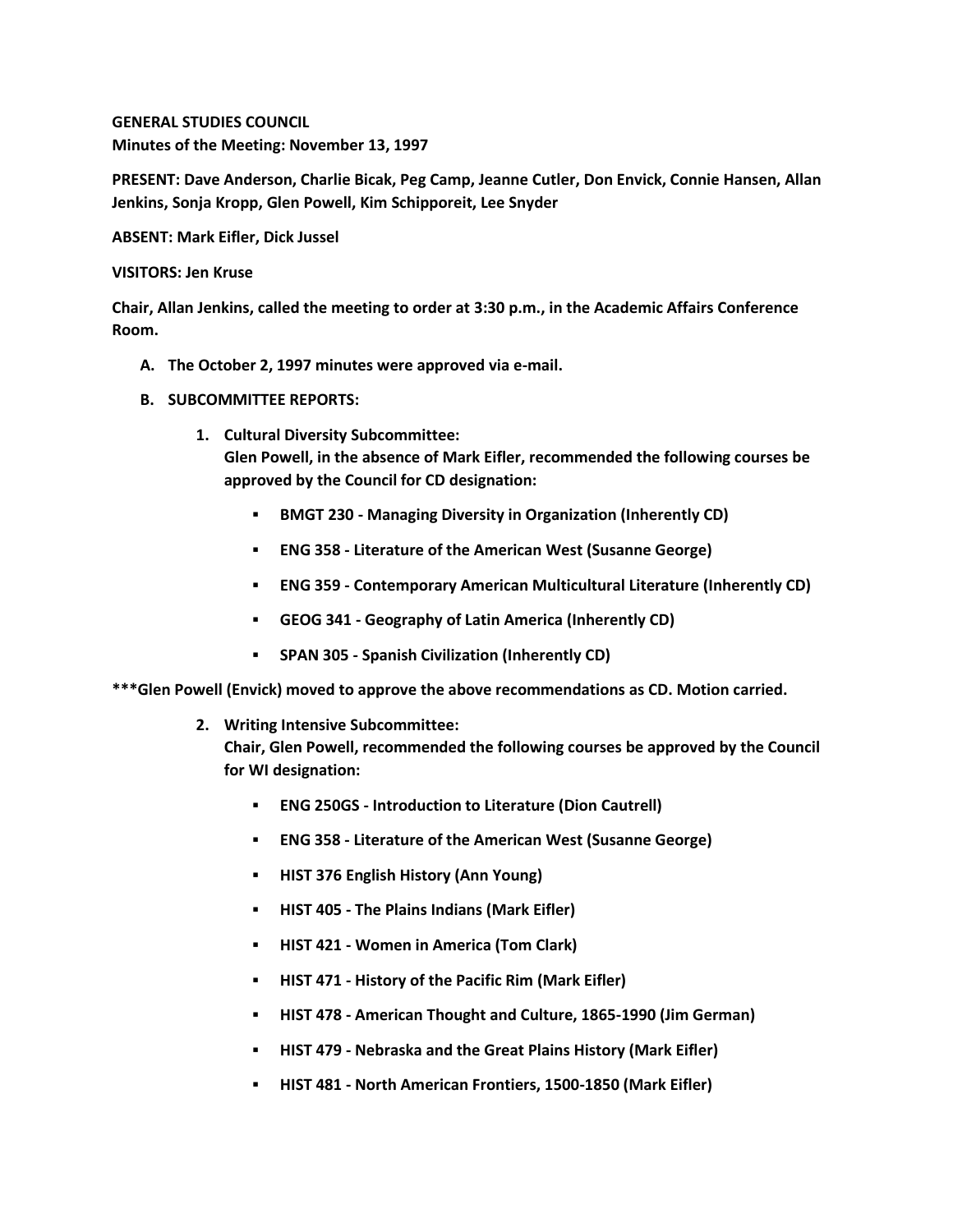- **HIST 482 - The American West, 1850-present (Mark Eifler)**
- **HIST 484 - The United States, 1898-1941 (Tom Clark)**
- **HIST 496 - Senior Seminar in History: Variable Topics (Ailes, Barua, Clark, Volpe, Young) Previously approved instructors (Davis, Eifler, German, Lilly)**
- **ITEC 408 - Leadership in Business & Technology (Larry Kuskie)**
- **JMC 409 - Public Relations Strategies (Ruth Brown)**
- **JMC 460 - Mass Media & Society (Carol Lomicky)**
- **MATH 350 - Abstract Algebra (Katherine Kime)**
- **MATH 460 - Advanced Calculus I (Katherine Kime)**
- **PSCI 100 - Introduction to Political Science (Peter Longo)**
- **PSCI 265 - Parties, Elections, and Interest Groups (Joan Blauwkamp)**
- **PSCI 325 - Individual Liberties and Rights (Peter Longo)**
- **PSCI 369 - International Political Economy (James Scott)**
- **REC 455 - Tourism Planning & Development (Brian Hill)**
- **SPCH 201 - Classical Traditions in the Communicative Arts (Maurine Eckloff)**
- **SPCH 360 - Persuasion and Propaganda (Melanie Mason)**
- **SPCH 450 - General Semantics (Language and Behavior) (Maurine Eckloff)**
- **SPCH 490 - Theories of Interpersonal Communication (James Hullinger)**

**\*\*\*Glen Powell (Hansen) moved to approve the above recommendations as WI. Motion carried.**

**C.**

- **D. NEW BUSINESS:**
	- **1. Midplains Community College CD/WI Transfers: \*\*\*Powell (Envick) moved to acknowledge the receipt of Midplains criteria. Motion carried.**
	- **2. Sociology 224GS and 200GS: The Sociology Department is renumbering SOC 224GS to 124GS and 200GS to 100GS. The Department feels this is more enticing to incoming students.**
	- **3. FORL 401 and PTE 401:**

**Jenkins recommended that the Council approve these two courses to be taught as inherently CD. After some discussion, Bicak suggested that Jenkins visit with the departments about this.**